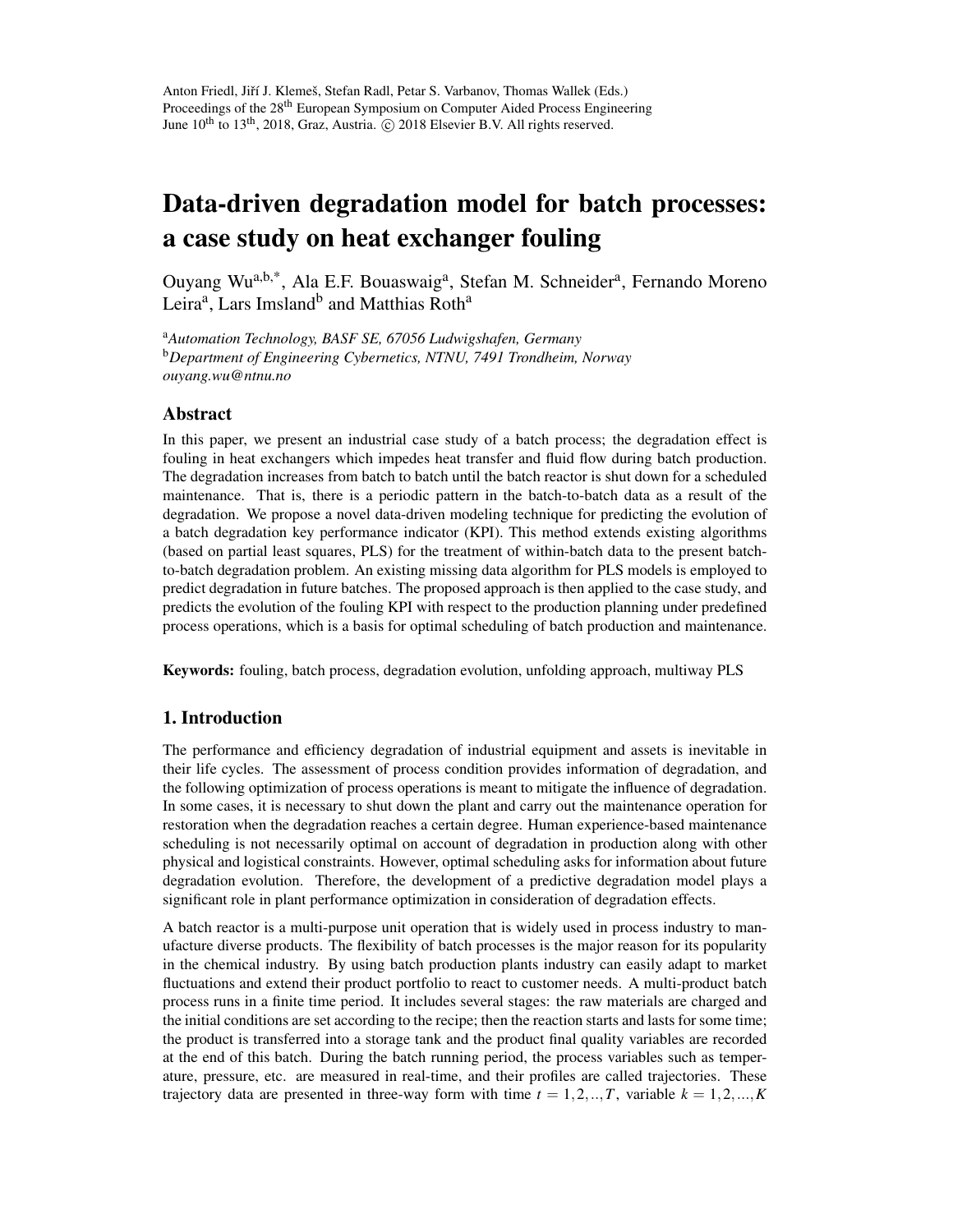and batch  $n = 1, 2, \ldots, N$ , while the initial condition variables and the final quality variables are in two-way form with batch  $n = 1, 2, ..., N$  and variable  $k = 1, 2, ..., K$  (Nomikos and MacGregor, 1994). In comparison with continuous processes, monitoring, control and optimization of batch processes are more challenging. These challenges arise from the problems that are associated with batch processes: absence of steady state (wide operating range) and presence of constraints, irreversible behavior, repetitive nature (Bonvin et al., 2006). In the presented case study, the reaction heat is removed by pumping the reactant through the heat exchangers, and the fouling in the heat exchangers impedes the fluid flow and leads to the increase of the pressure drop across the heat exchanger during the reaction period. As a result, the pressure drop is chosen as a fouling indicator for the heat exchanger (see figure 1). However, the contribution of the fouling towards the realtime pressure drop measurement is hidden and the increasing trend of fouling is masked within the individual batch duration, which results from the variant batch operation conditions. To deal with this problem, the pressure drop measured under selected operation conditions (at the start of the reaction) is considered as the fouling KPI for each individual batch as figure 1 illustrates. The fouling evolution from batch to batch is then indicated by the batch fouling KPIs.

As for the degradation prediction in continuous process, a variety of degradation examples using different data-driven modeling approaches (such as support vector machine, neural network, etc.) are found in literature (Sun et al., 2008; Aminian and Shahhosseini, 2008; Riverol and Napolitano, 2005). Due to the discrete characteristic of the degradation KPI in batch processes, these approaches do not deal well with the multi-dimension batch data structure. On the other hand, the multiway approach was proposed to solve batch



Figure 1: Fouling indication by the pressure drop across the heat exchanger

data structure problems by transforming three-dimension data into batch-wise unfolded data, and the multiway PLS approach is then employed in the within-batch modeling to predict the final quality of the individual batches (Nomikos and MacGregor, 1994; García-Muñoz et al., 2003; Wold et al., 2010). As to degradation in batch production, unlike final quality variables barely affected by previous batches, degradation grows from batch to batch. Moreover, degradation prediction usually means to predict degradation evolution in next N batches, and the time horizon for prediction can be longer than one month, while the application of the multiway PLS approach using the within-batch model is only available to predict the final degradation in a single batch.

In this paper, a novel data structure called "campaign" is proposed for the analysis of degradation evolution from batch to batch. A data-driven model is developed based on the unfolded campaign data. Finally, an application of the PLS method and its missing data estimation algorithm enable the prediction of degradation evolution. The paper structure is presented as follows: the proposed approach details are presented in Section 2; the corresponding application on the case study and its results are showing in Section 3; finally, Section 4 draws the conclusions.

# 2. Method

### *2.1. The campaign concept in batch processes*

In some cases, the batch degradation KPI presents periodic nature as maintenance is carried out to restore its degradation state regularly (see Figure 2). The figure shows the evolution of the fouling KPI in the heat exchanger. Each point represents the fouling degree in an individual batch, and the color and symbol together denote the batch product type from P1 to P9. The product order is planned ahead of time and flexible to modify as necessary. The period between two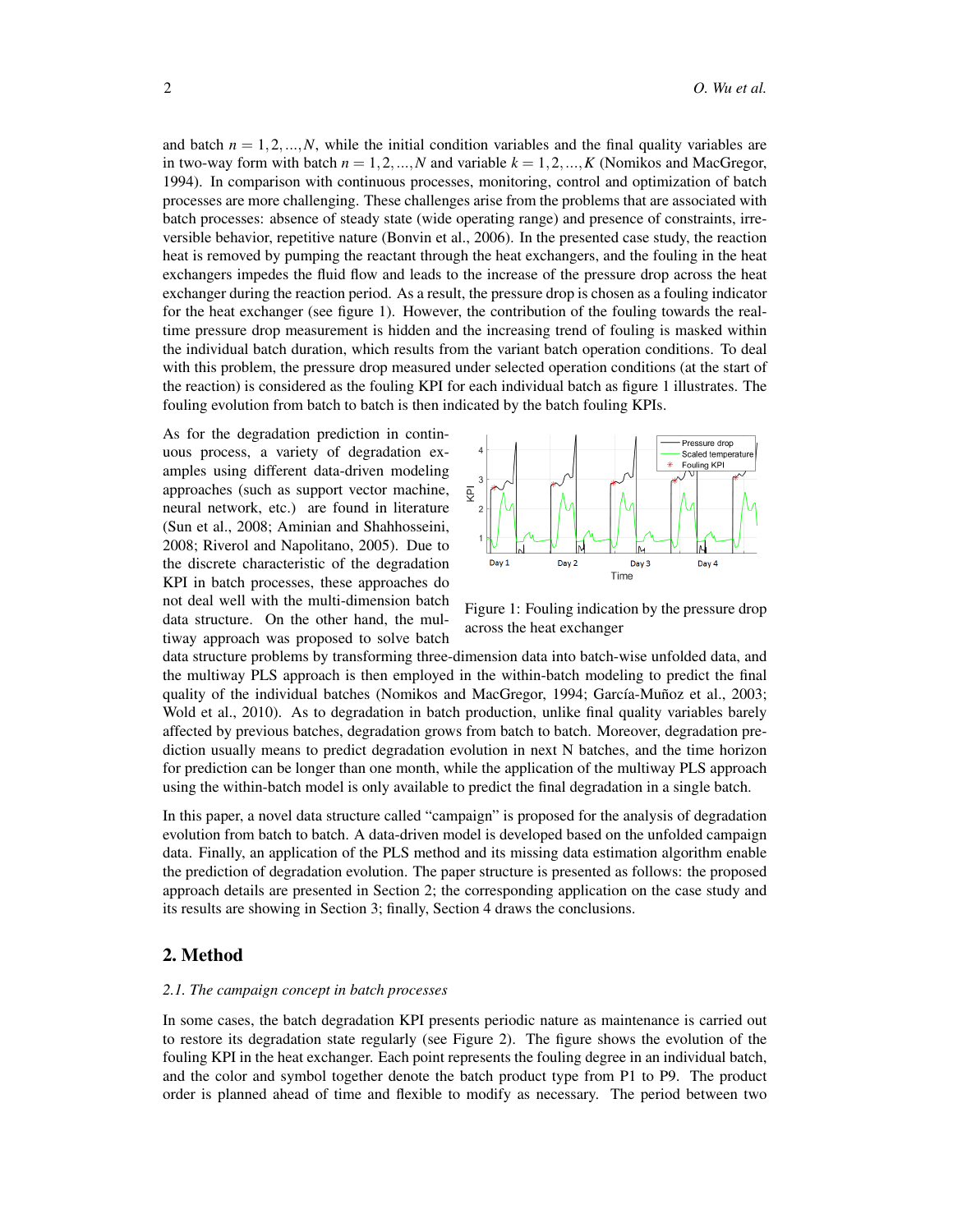

Figure 2: Heat exchanger fouling evolution in batch process and campaigns

maintenance operations is named campaign, which contains a series of batches. The idea of the campaign concept is to capture the dynamics of the degradation evolution. To make effective use of campaign data, further data structure analysis is necessary. The structure of campaign data includes individual batch data firstly, where batch trajectory data have three dimensions: batch, time and variable. Secondly, campaign is a "batch" consisting of a series of batches connected by the degradation evolution.

#### *2.2. Campaign PLS approach and campaign data unfolding method*

As one campaign consists of a series of batches, the campaign data structure has four dimensions (campaign, batch, variable and time). The modeling approaches for continuous processes are not applicable to the multi-dimension campaign process, and it requires an unfolding method to transform the multi-dimension campaign data into two-dimension data . In the multiway analysis, the batch-wise unfolding method is developed to transform the three-dimension batch data into two-dimension unfolded data: batch data are extracted horizontally in a time-wise fashion and each batch becomes a single row of data (Nomikos and MacGregor, 1994; García-Muñoz et al., 2003; Wold et al., 2010):

$$
X_{batch}^{m} = [xi_1, xi_2, ..., xi_{ki}, xt_1^1, xt_2^1, ..., xt_T^1, xt_1^2, xt_2^2, ..., xt_T^2, ..., xt_1^{kt}, xt_2^{kt}, ..., xt_T^{kt}] \tag{1}
$$

where,  $X_{batch}^m$  is the unfolded batch data of the *m*th batch, which includes initial conditions and unfolded trajectories: the initial condition variables  $xi_k$ ,  $k = 1, 2, \dots ki$  is the index of initial condition variables; trajectory data  $xt_t^k$ ,  $k = 1, 2, ..., kt$  is the index of trajectory variables,  $t = 1, 2, ..., T$  is the time index in a single batch.

In a similar methodology, a campaign unfolding method is proposed to obtain 2-dimension unfolded campaign data. The variable and time dimensions are unfolded firstly to obtain the unfolded batch data  $X_{batch}^m$  using the batch-wise unfolding method. Then the three-dimension campaign data is unfolded as Figure 3 illustrates, where the campaign data are extracted horizontally in a batch-wise fashion and each campaign becomes a single row of different unfolded batch data. For simplicity, unfolded batch data are presented with the index  $k = 1, 2, ..., K$ . Further, the unfolded campaign data are employed for the degradation modeling. To build a degradation model based on campaign data, the outputs are the evolution of degradation KPIs, and the inputs are the unfolded campaign data which contain control and process information of a single campaign.

In this section, PLS is employed for the campaign-based degradation modeling due to its advantage in dealing with a large number of correlated predictor variables and avoiding over-fitting problem. In PLS, the highly correlated data in the input and output space are modeled separately with orthogonal principal components based on multivariate statistical projection, and linear regression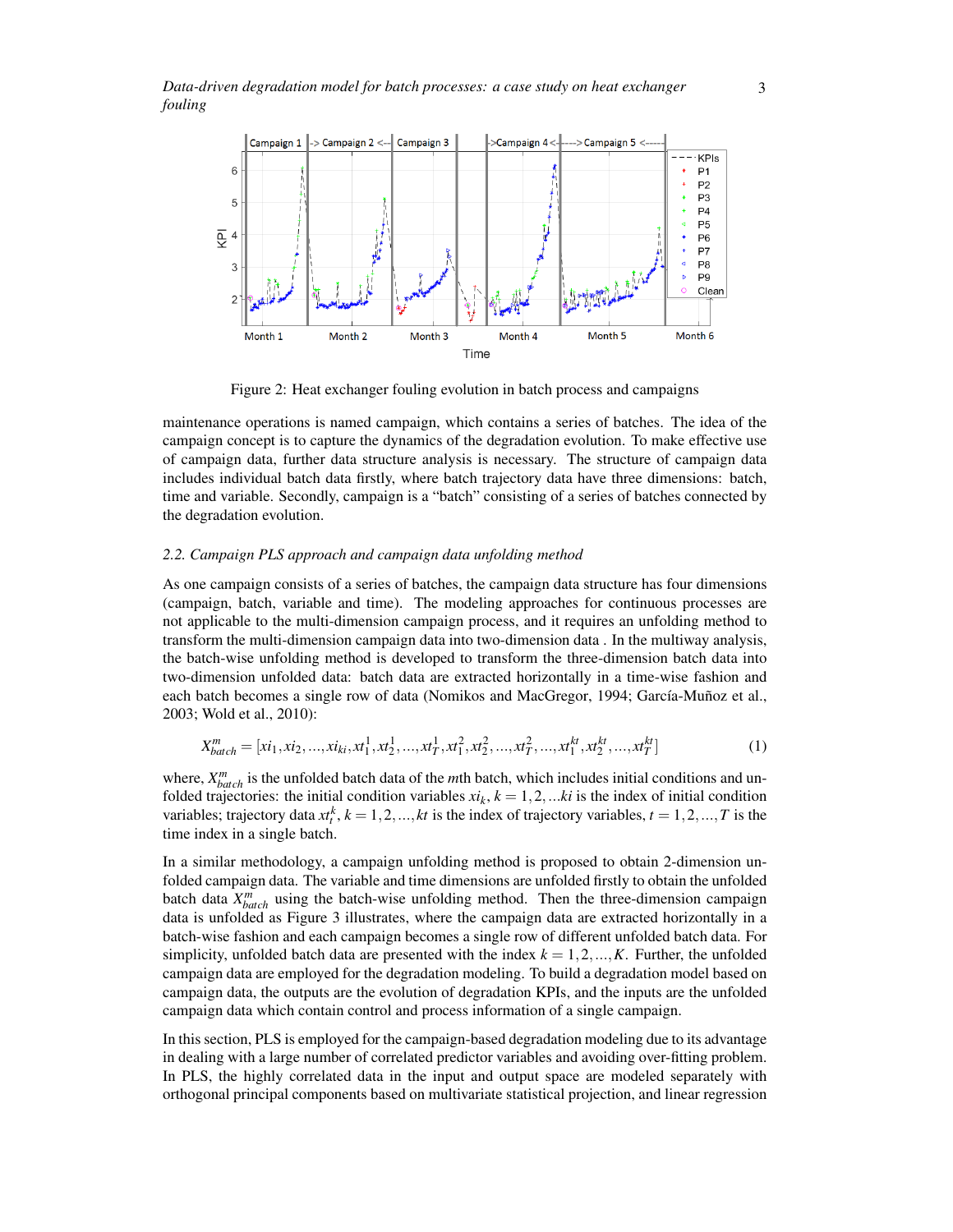

Figure 3: Campaign data structure and unfolding method

is employed on those dimension-reduced principal components (Geladi and Kowalski, 1986; Abdi, 2010). The campaign-based PLS model is:

$$
X_n = T_n P^T + E_n, \quad X_n = [X_1^n, X_2^n, \dots, X_M^n], \quad X_m^n = [x_1^m, x_2^m, \dots, x_{k1}^m, z_1^m, z_2^m, \dots, z_{k2}^m]
$$
\n
$$
Y_n = T_n C^T + F_n, \quad Y_n = [y_1^n, y_2^n, \dots, y_M^n]
$$
\n
$$
(2)
$$

where,  $X_n \in \mathbb{R}^{1 \times M(k_1+k_2)}$  is the *n*th unfolded campaign; the *m*th unfolded batch data from the *n*th campaign  $X_m^n \in \mathbb{R}^{1 \times (k_1 + k_2)}$  are divided into manipulated data  $z_k^m$ ,  $k = 1, 2, ..., k_2$  and process data  $x_k^m$ ,  $k = 1, 2, ..., k_1$ , while *k* is the corresponding index; the output  $Y_n \in \mathbb{R}^{1 \times M}$  is a series of degradation KPI in a campaign, and the element  $y_m^n$  is the degradation KPI of *m*th batch in *n*th campaign;  $T_n \in \mathbb{R}^{1 \times L}$  is the score of the *n*th campaign projecting on the principal component, while *L* is the dimension;  $P \in \mathbb{R}^{M(k_1+k_2)\times L}$  and  $C \in \mathbb{R}^{M\times L}$  are the model parameters, called loading matrix, which can be estimated through the NIPALS algorithm (Geladi and Kowalski, 1986).

The campaign-based PLS model can be used to estimate the evolution of batch degradation from the known input observations (historical process data and the manipulated data). In the batch fouling example, the manipulated data are exclusively the production planning, that is, the planned production schedule shows which products are going to be produced and the production order. Given the current batch K, the known data  $X_n^*$  are  $\{X_{1:K}^n, z_{1:K2}^{K+1:M}\}$ , and missing data  $X_n^*$  are  $\{x_{1:K_1}^{K+1:M}\}$ . The future batch degradation indicators of interest are  $\{y_{K+1:M}^n\}$ . The missing data estimation approaches for PLS models such as the trimmed sore regression (TSR) are meant to provide estimation of final score  $\hat{T}_n$  with the known samples  $X_n^*$  (the information update to *K*), and then output  $\hat{Y}_n$  is calculated from the estimated score  $\hat{T}_n$ . TSR algorithm is proved to be effective in multiway PLS applications (Arteaga and Ferrer, 2002; Nelson et al., 1996; Keivan Rahimi-Adli, 2016).

# 3. Case study

#### *3.1. Case study description*

The case study presents an example of heat exchanger fouling in a polymerization batch process (see the process schematic in Figure 4). This batch process produces multiple water and paper treatment chemicals. The polymerization starts when initiators are added into monomer emulsion in the reactor. The recirculation system works during the reaction, and two parallel heat exchangers help to cool down the reactor. The emulsion flow results in polymer residues depositing in the reactor and the heat exchangers. The fouling in heat exchanger impedes the flow and can even lead to a blockage, and it also decreases the cooling efficiency and prolongs batch duration with less production capacity. Therefore, the cleaning is required to remove the residues in the heat exchanger after running certain number of batches. We focus on the fouling in heat exchangers as it is the short-board of the process.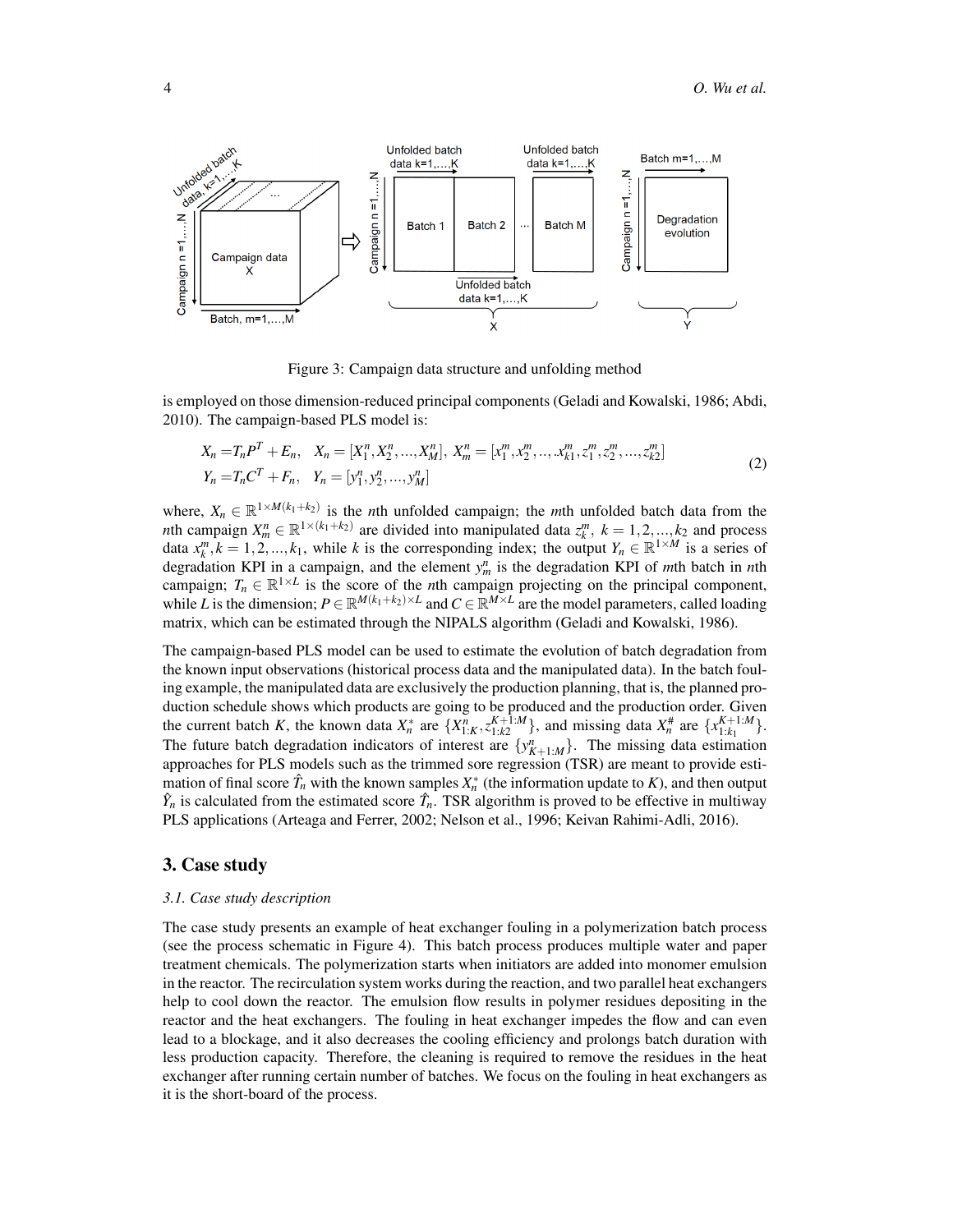*Data-driven degradation model for batch processes: a case study on heat exchanger fouling*

### *3.2. Multi-product effects on fouling KPIs*

Multiple products in batch process add more complexity to degradation prediction. Different products mean different batch recipes, such as ratios of raw materials, additives and operation conditions, which results in disturbances to fouling KPIs. In figure 2, the fouling KPIs from batch to batch show an increasing trend between two cleanings, especially for the same product type. KPIs with different product type show some biases among them, for example, the green KPIs are relatively larger than the blue KPIs. This is not due to fouling evolution, and it brings more disturbances in degradation modeling. To avoid this, the product biases are calculated by comparing KPIs to some fitted curves of the main product KPIs (P6), and the



Figure 4: Case study process schematic

bias correction is carried out by adding the product-based biases to the KPIs (see the smoothed KPIs in Figure 5).

### *3.3. Results*

The factors that contribute to fouling evolution in heat exchangers include the product recipes and trajectory process variables like temperature, pressure, flowrate, etc. The pressure drop across the heat exchanger is employed as a batch fouling KPI, and the multiproduct biases are excluded to obtain smooth increasing fouling KPIs with less disturbances. To model the fouling KPI evolution in the heat exchanger, the unfolded campaign data is obtained using the proposed method. An equally long campaign is a perquisite for the PLS model, hence the last 30 batches of one cleaning period are collected as one campaign, which includes the dynamics of the fouling evolution. The collected historical data for



Figure 5: Bias corrected fouling indicators

modeling includes 20 campaigns. 23 input variables are selected from the unfolded batch data, which are production planning variables, landmarks of trajectory data and batch quality data (Wold et al., 2010). The output vector for each campaign includes 30 batch fouling KPIs. The unfolded campaign data X has a row of 460 input variables. The heat exchanger fouling campaign PLS model is developed based on the historical data (20 campaigns), where several campaigns are excluded for cross validation purpose. Based on this model, we can predict fouling evolution in upcoming campaigns of batches by using the missing data estimation method TSR as explained above. We illustrate this using two campaign examples in Figure 6, where three predictions are given using the data up to different stages of the campaign, and compared to the actual fouling KPIs. The first case is K=1, which means given observation data up to Batch 1 and the production planning for the whole campaign, one needs to predict the fouling evolution in the remaining 29 batches. Similar for K=10 and K=20. The fouling KPI predictions in Figure 6 follow the actual KPIs with a smooth increasing curve.